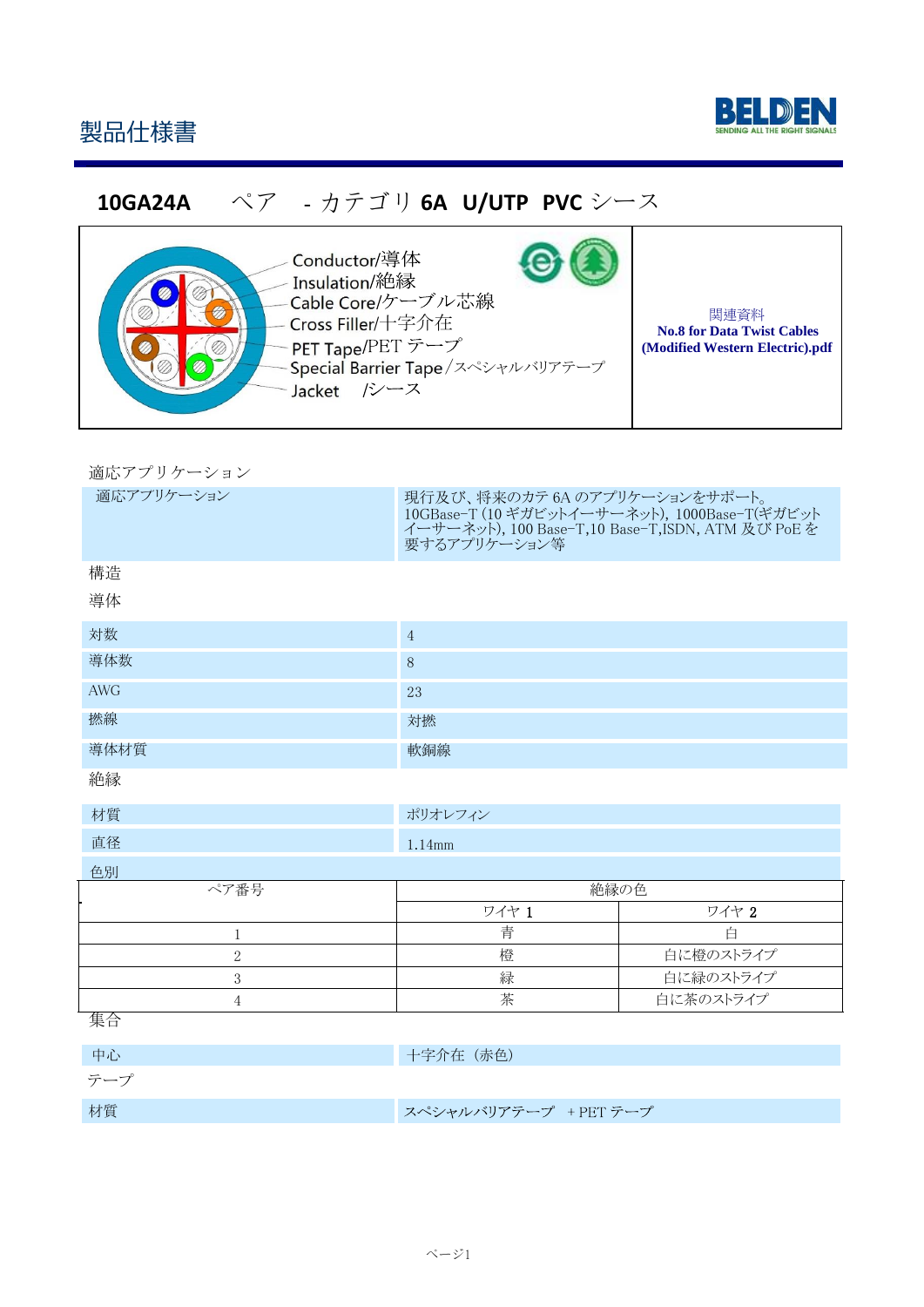

# 10GA24A ペア - カテゴリ 6A U/UTP PVC シース

| シース               |                                      |
|-------------------|--------------------------------------|
| 材質                | <b>PVC</b>                           |
| 仕上外径              |                                      |
| 仕上外径              | $7.2 \pm 0.3$ mm                     |
| ケーブル特性            |                                      |
| 動作温度範囲            | $-20^{\circ}$ C $\sim$ +60° C        |
| 保管温度              | $-20^{\circ}$ C $\sim +60^{\circ}$ C |
| 敷設環境温度            | $0^{\circ}$ C $\sim$ 50° C           |
| バルクケーブル重量         | $52\,$ kg/km                         |
| 最大推奨張力            | 110N                                 |
| 最小曲げ半径 (固定)       | $50$ mm                              |
| 破断時の伸び率: 導体       | 10%                                  |
| 破断時の伸び率 (最小): 絶縁  | 100%                                 |
| 破断時の伸び率 (最小): シース | 100%                                 |

### 対応規格と準拠規格

| IEC 規格        | 61156-5 カテゴリ 6A                         |
|---------------|-----------------------------------------|
| IEEE 規格       | IEEE 802.3bt Type1, Type2, Type3, Type4 |
| TIA 規格        | TIA 568.2-D                             |
| EU RoHS 指令    | 適合                                      |
| EU RoHS 指令取得日 | 2013年1月                                 |
| IEC 規格        | IEC61156-5(2009), ISO/IEC 11801(2017)   |
| 難燃テスト         |                                         |
| 難燃性テスト        | <b>CM</b>                               |
| 適合            |                                         |
| 敷設環境          | 屋内                                      |
| ノンハロゲン        | 不適合                                     |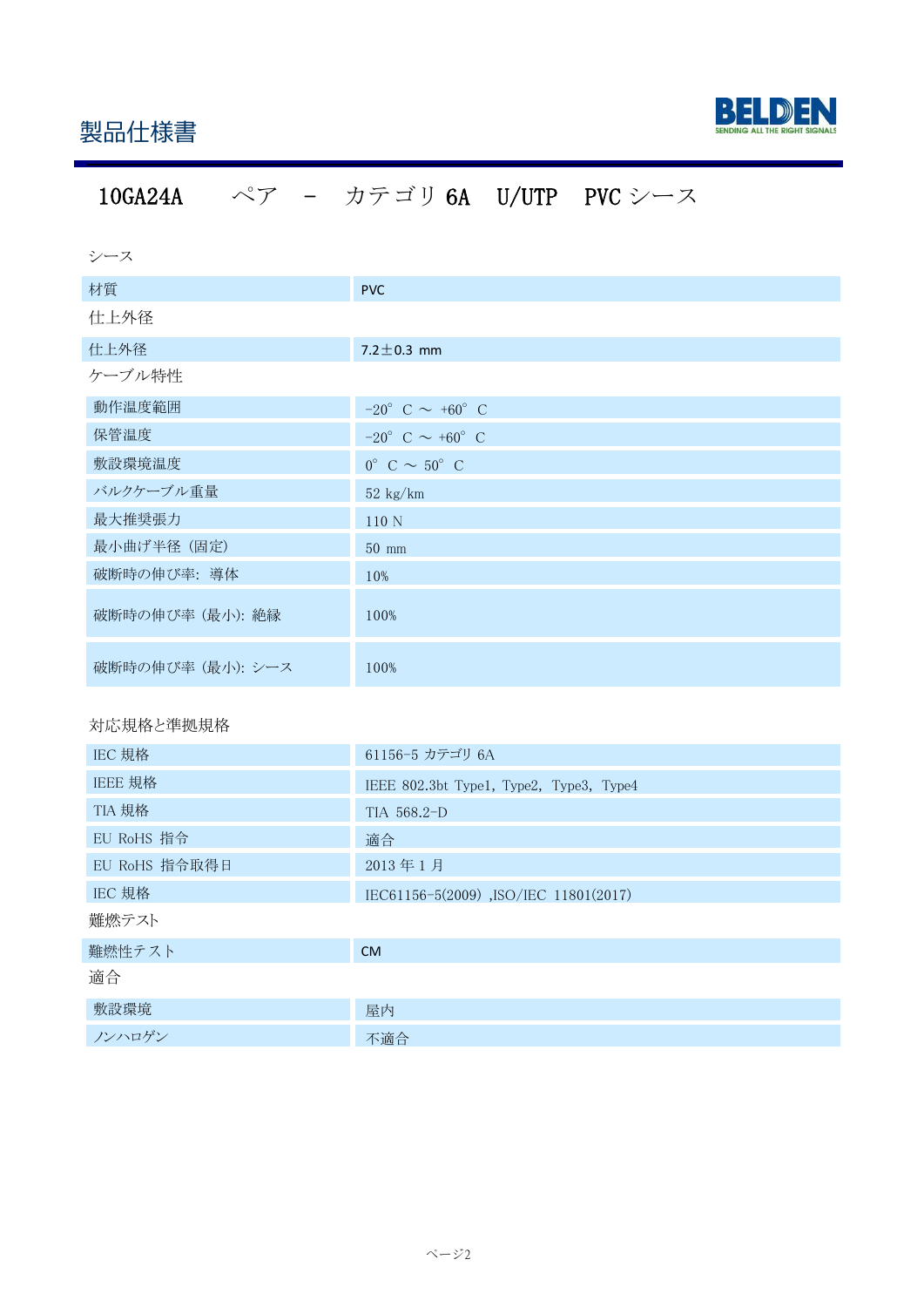

# 10GA24A ペア - カテゴリ 6A – U/UTP PVC シース

電気特性

| 最大動作電圧                       | 72Vdc                            |
|------------------------------|----------------------------------|
| 耐電圧<br>導体-導体及び、導体-スクリーン (2秒) | $2.5$ k $Vdc$                    |
| 最大静電容量@ 1 KHz (公称)           | 5.6 $nF/100m$                    |
| 最大容量不平衡                      | 160 $pF/100m$                    |
| 伝搬速度(参考値)                    | 67%                              |
| 最大遅延時差                       | $45$ ns/100m                     |
| 最小導体 DC 抵抗 @ 20℃             | 95 Ohms/km                       |
| ペア間の最大 DCR 不平衡@ 20℃          | $2\% / 4\%$                      |
| 最少絶縁抵抗                       | $5000 \text{ M}\Omega\text{.km}$ |

#### 伝送特性

水平テーブル伝送特性 表 1.

| 高周波(20℃)       |      |                         |      |      |       |      |      |      |      |      |      |      |      |      |
|----------------|------|-------------------------|------|------|-------|------|------|------|------|------|------|------|------|------|
| タイプ            | 1    | $\overline{\mathbf{4}}$ | 10   | 16   | 31.25 | 62.5 | 100  | 125  | 200  | 250  | 300  | 500  | 600  | 650  |
| 標準減衰量(dB/100m) | 2.1  | 3.8                     | 5.9  | 7.5  | 10.5  | 15   | 19.1 | 21.5 | 27.6 | 31.1 | 34.3 | 45.3 | 50.1 | 52.3 |
| 近端漏話減衰量(dB)    | 75.3 | 66.3                    | 60.3 | 57.2 | 52.9  | 48.4 | 45.3 | 43.8 | 40.8 | 39.3 | 38.1 | 34.8 | 33.6 | 33.1 |
| 電力和近端漏話減衰量(dB) | 72.3 | 63.3                    | 57.3 | 54.2 | 49.9  | 45.4 | 42.3 | 40.8 | 37.8 | 36.3 | 35.1 | 31.8 | 30.6 | 30.1 |
| リターンロス(dB)     | 20   | 23                      | 25   | 25   | 23.6  | 21.5 | 20.1 | 19.4 | 18   | 17.3 | 17.3 | 17.3 | 17.3 | 17.3 |
| インピーダンス上限      | 115  | 115                     | 115  | 115  | 115   | 115  | 115  | 115  | 115  | 115  | 122  | 122  | 130  | 130  |
| インピーダンス下限      | 85   | 85                      | 85   | 85   | 85    | 85   | 85   | 85   | 85   | 85   | 78   | 78   | 70   | 70   |
| TCL レベル 1(dB)  | 40   | 34                      | 30   | 28   | 25.1  | 22   | 20   | 19   | 17   | 16   |      |      |      |      |
| 等レベル横方向返還損(dB) | 35   | 23                      | 15   | 10.9 | 7     |      |      |      | 7    |      |      |      |      |      |
| 遠端減衰対漏話比(dB)   | 68   | 56                      | 48   | 43.9 | 38.1  | 32.1 | 28   | 26.1 | 22   | 20   | 18.5 | 14   | 12.4 | 11.7 |
| 電力遠端減衰対漏話比(dB) | 65   | 53                      | 45   | 40.9 | 35.1  | 29.1 | 25   | 23.1 | 19   | 17   | 15.5 | 11   | 9.4  | 8.7  |
| PS ANEXT(dB)   | 67   | 67                      | 67   | 67   | 67    | 65.6 | 62.5 | 61   | 58   | 56.5 | 55.3 | 52   | 50.8 | 50.3 |
| PS AACR-F(dB)  | 67   | s66.2                   | 58.2 | 54.1 | 48.3  | 42.3 | 38.2 | 36.3 | 32.2 | 30.2 | 28.7 | 24.2 | 22.6 | 21.9 |
| 伝搬遅延(ns/100m)  | 570  | 552                     | 545  | 543  | 540   | 539  | 538  | 537  | 537  | 536  | 536  | 536  | 535  | 535  |